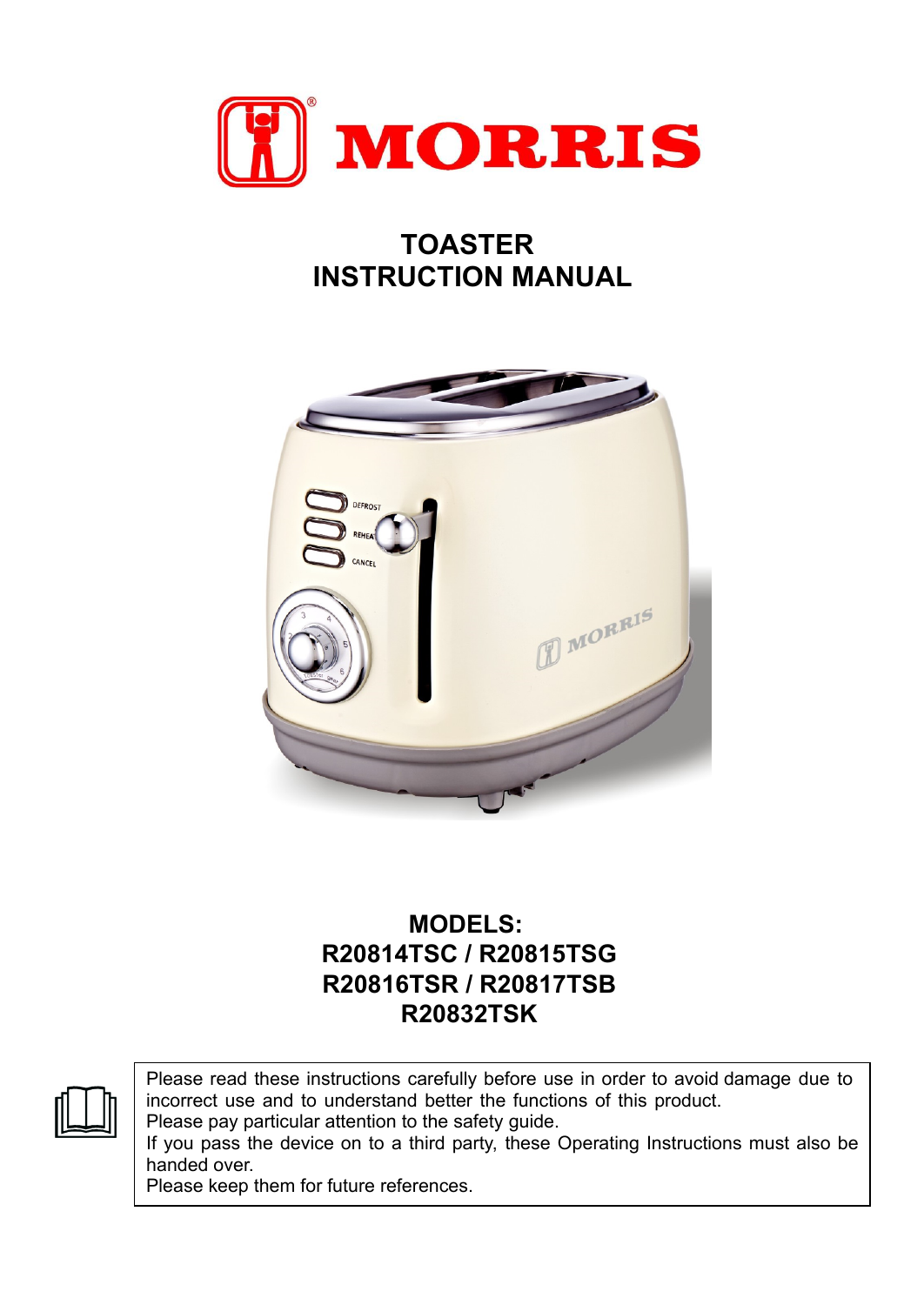# **IMPORTANT SAFEGUARDS**

When using electrical appliance, basic safety precautions should always be followed including the following:

- 1. Read all instructions.
- 2. Make sure your outlet voltage corresponds to the voltage stated on the rating label of the toaster.
- 3. Do not touch any hot surface. Use handles or knobs only.
- 4. To protect against electrical shock, do not immerse the cord, plug, or any part of the toaster in water or any other liquid.
- 5. Close supervision is necessary when the appliance is used by or near children.
- 6. Unplug the unit from the outlet when not in use and before cleaning.
- 7. Do not operate any appliance with a damaged cord or plug, or when in abnormal

state. If its main cord is damaged, it must be replaced by the manufacturer, the nearest service agent or a qualified person.

- 8. Do not let the cord hang over the edge of a table or counter, or touch any hot surface.
- 9. Do not place on or near a hot gas or electric burner, or in a heated oven.
- 10. Do not use the appliance for other than its intended use.
- 11. Oversized food, metal foil packages or utensils must not be inserted in the toaster as they may cause fire or electric shock.
- 12. Bread may get burned, therefore toasters must not be used near or below curtains and other combustible materials, they must be attended.
- 13. The use of accessory attachments not recommended by the appliance manufacturer may cause injuries.
- 14. Do not attempt to dislodge food when the toaster is in operation
- 15. Make certain to take the bread out carefully after toasting so as to avoid injuries
- 16. This appliance has been incorporated with a grounded plug. Please make sure the wall outlet in your house is well earthed.
- 17. The appliance is not intended to be operated by means of an external timer or remote-control separate system.
- 18. This appliance can be used by children aged from 8 years and above and reduced persons withphysical, sensory or mental capabilities or lack of experience and knowledge if they have been given supervision or instruction concerning use of the appliance in a safe way and understand the hazards involved. Children shall not play with the appliance. Cleaning and user maintenance shall not be made by children unless they are older than 8 and supervised.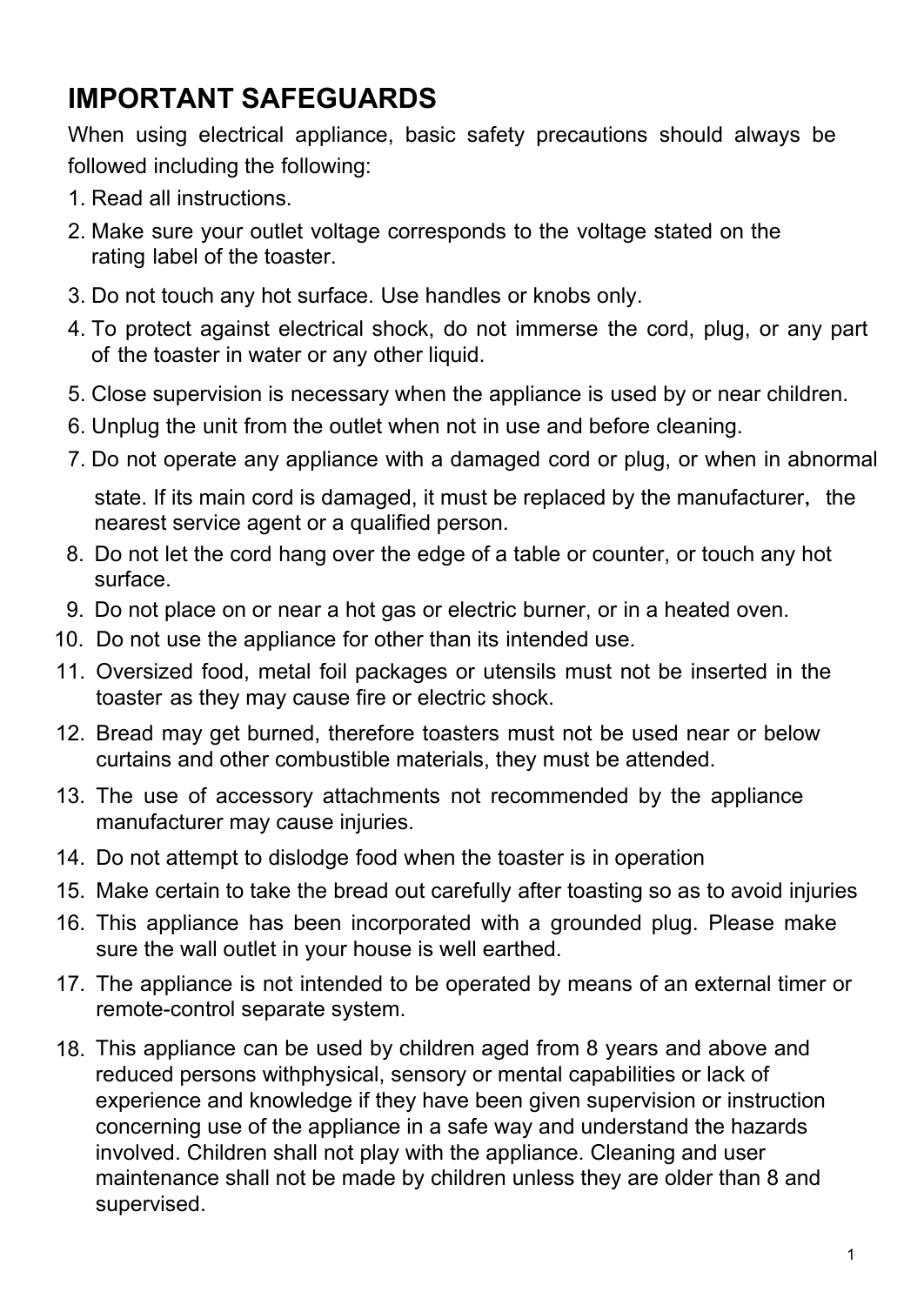- 19. Keep the appliance and its cord out of reach of children less than 8 years.
- 20. Warning: if you have a small bread slice of less than 85mm length, you must pay attention to the potential risk of it burning while taking it out once being ready.
- 21. Do not use the appliance outdoors.
- 22. This appliance is intended to be used in household and similar applications such as:
	- staff kitchen areas in shops, offices and other working environments;
	- farm houses;
	- by clients in hotels, motels and other residential type environments;
	- bed and breakfast type environments.
- 23. Save these instructions for future reference.

## **SPECIFIC SAFETY FOR THIS UNIT**

Do not leave the appliance unattended (very dry bread can sometimes begin to burn in the toaster).

CAUTION: metal parts become hot! Never insert forks, knives or any other object in the toaster!

## **GET TO KNOW YOUR TOASTER**

- 1. 2 Large slots
- 2. Metal housing
- 3. Bread carriage handle
- 4. Reheat button
- 5. Defrost button
- 6. Cancel button
- 7. Browning control selector
- 8. Crumb tray (under the unit)



### **BEFORE FIRST USE**

Let the unit run, without bread, about 3 minutes to remove the protective layer of resistance. For this, select the longest time with the Browning control selector. The light emission of smoke and smell is normal.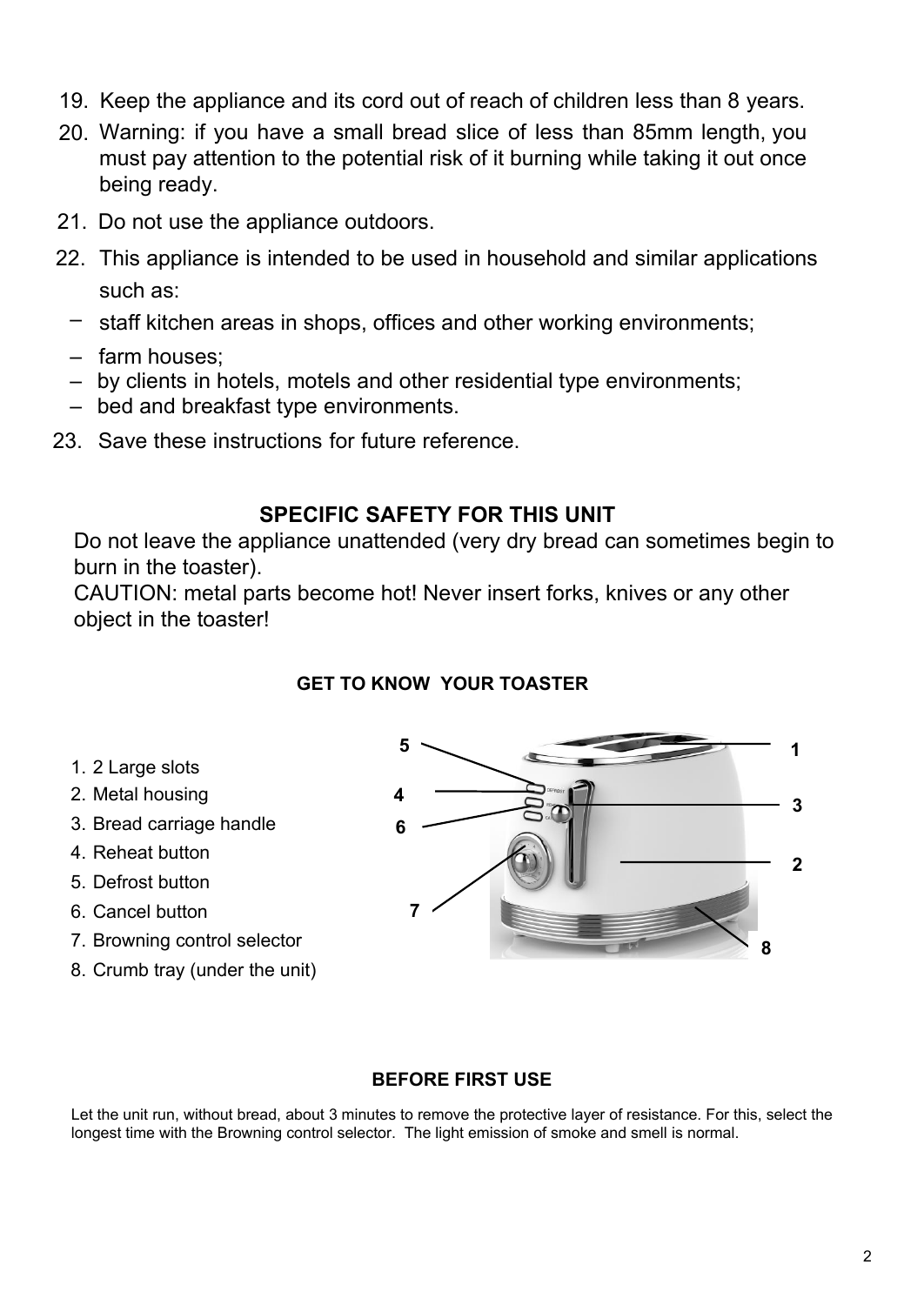- Unroll the power cord.
- Check that the tension in force corresponds to that indicated on the apparatus.
- Connect the apparatus in a socket-outlet,
- Disconnect the power source cable before any operation of cleaning of maintenance and accessories assembly.
- Stand the appliance on a table or flat surface.
- The item must not be left unattended when it is connected to main supply.
- The item is not to be used, if it has been dropped & if there are visible signs of damage or if it is leaking.
- Never modify the appliance in anyway.
- Do not use or keep this product outside when it is raining.
- Certain parts of the appliance can get hot. Do not touch them, as you may burn yourself.
- Place the bread slices in the slot (for the French bread, cut a loaf shorter than the slot, then cut it in two pieces along its length.). Your appliance is provided to receive French bread, but also pieces of toast or other bread slices if their thickness and their length are shorter than the slot.
- Press down the bread carriage handle until it stops (in the same time, the grid inside the slot will tighten around the bread in order to keep it away from the heating wires). Then release the pressure and the handle will stay in the lower position, which means that the heating process has begun. If the handle comes up immediately, check if the appliance is plugged in as it blocks when the unit is plugged in.
- You can adjust the browning intensity to obtain a more or less toasted bread by positioning the browning control selector to one of the degrees marked from 1 to 6. Therefore you only have to turn clockwise to increase the intensity, and anticlockwise to decrease it. The higher the number is, the more toasted the bread will be.

To use the functions:

After pressing down the bread carriage handle, push on:

- **The reheat button** which allows you to reheat bread or to toast bread.
- **The defrost button** which allows you to defrost bread that has been frozen beforehand.
- During the functioning, if you think that the bread is toasted enough or for another reason, you can break the heating process, simply by pressing the cancel button "CANCEL".
- Always unplug the appliance after use and let it cool down before handling or storing it.

#### **MAINTENANCE AND CLEANING**

- Before attempting any cleaning operation, make sure the toaster is unplugged from the supply socket and fully cooled down.
- To remove bread crumbs slide the crumb tray situated on the side of the appliance.
- Never use sharp objects to clean. Doing so could damage the appliance.
- To clean the exterior surfaces, simply wipe over with a soft damp cloth.
- All other maintenance and repair should be performed by a qualified technician.

#### **STORAGE**

- Ensure the unit is completely cool and dry.
- Do not wrap the cord around the appliance, as this will cause damage.
- Keep the appliance in a cool, dry place.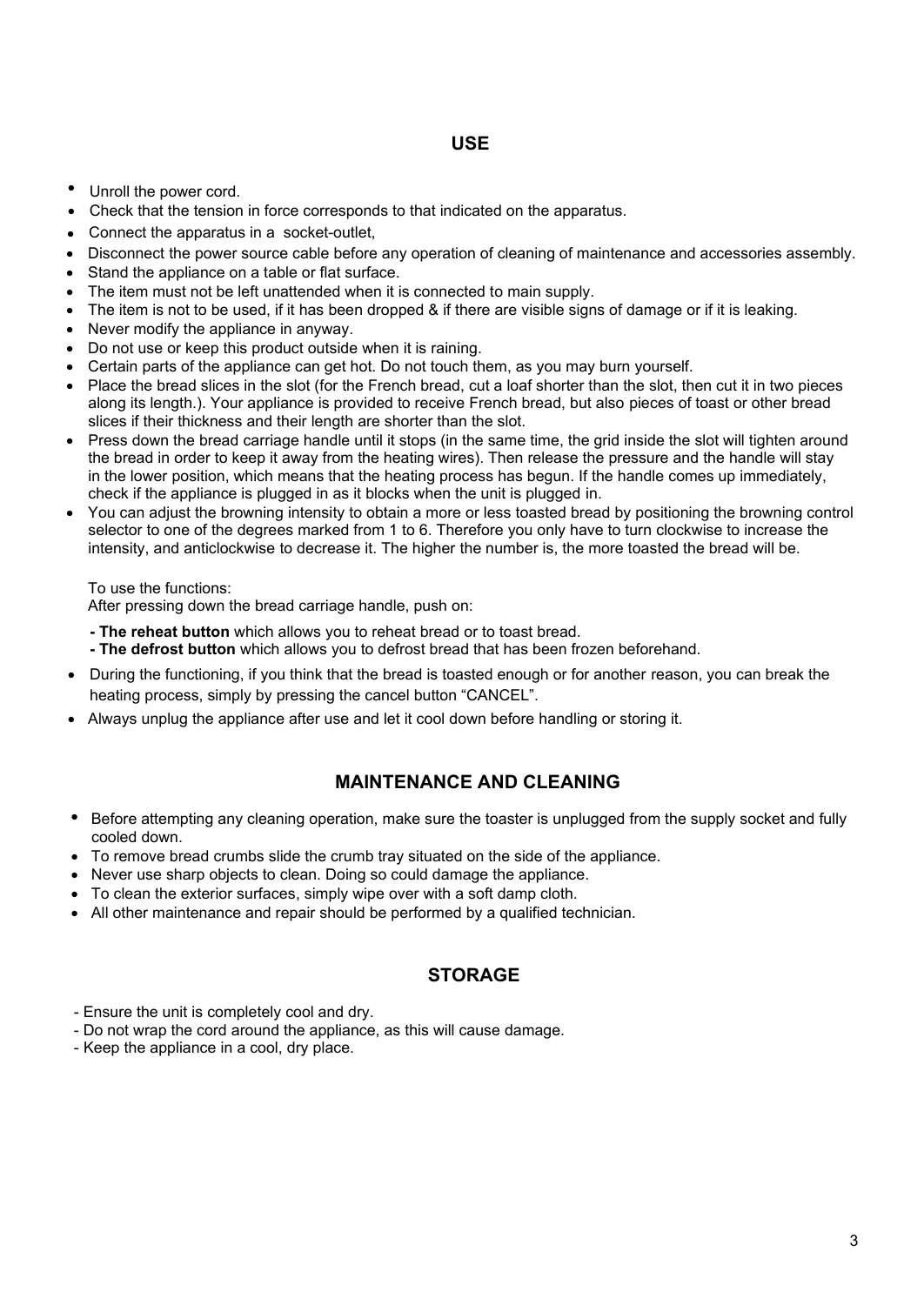#### **SPECIFICATIONS**

Power supply 220-240V~ 50/60Hz Power 850W Norm Class I

#### *The characteristics may change without prior notice.*

This unit is equipped with an electrical outlet with earth and must be earthed in the appropriate plug.

**Note:** In the event of question concerning the earth or electric connection, please consult a qualified personnel.

In the event of short-circuit, earthing reduces the risk of electric shock while making possible the current to be evacuated by the wire of ground.

CAUTION: In order to minimize the risks of electric shock, in the event of breakdown, do not open the case but call a qualified technician for repairs.